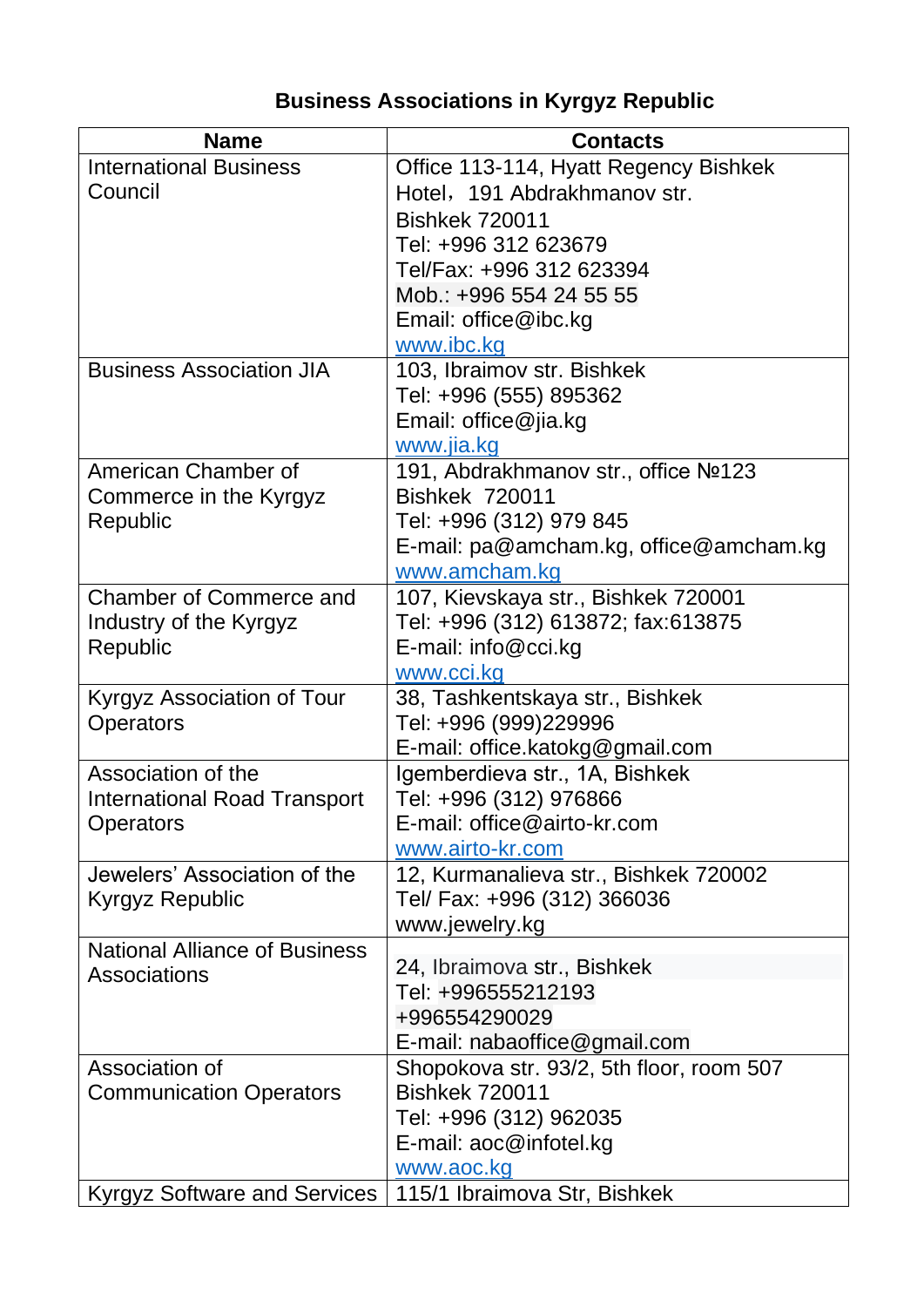| <b>Developers Association</b>      | Tel: +996 770 858 508                             |
|------------------------------------|---------------------------------------------------|
|                                    | E-mail: nogoibaeva.a@kssda.kg                     |
|                                    | https://kssda.kg/                                 |
| Union of jewelers and              | 3, Kiyizbaeva str., Bishkek                       |
| entrepreneurs                      | Tel: +996 (555) 212193                            |
|                                    | E-mail: jewelleryunion@gmail.com                  |
| Association of Light Industry      | Microdistrict Nº7, building 53/1, Bishkek         |
| <b>Enterprises</b>                 | Tel: +996 (700) 549229                            |
|                                    | Tel: +996 (777) 549229                            |
|                                    | E-mail: info@legprom.kg;                          |
|                                    | www.legprom.kg                                    |
| Kyrgyz Union of Beekeepers         | 153 / A, Usenbaev Str., Sverdlovsk district,      |
|                                    | <b>Bishkek, 720005</b>                            |
|                                    | Tel: +996 (770) 909508 <i>;</i> +996 (770) 909510 |
|                                    | E-mail: sp.kg@mail.ru                             |
|                                    | www.sp.kg                                         |
| <b>Association of Microfinance</b> | 19, Razzakov str., business-center «VEFA»,        |
| <b>Institutions</b>                | 16 floor, office Nº1601, Bishkek                  |
|                                    | Tel +996(312) 881271                              |
|                                    | Tel: +996(770) 881271                             |
|                                    | E-mail: amfi.tsu@gmail.com;                       |
|                                    | amfi.kg@gmail.com                                 |
|                                    | www.amfi.kg                                       |
| Association of markets, trade      | Ibraimov str., building Nº 115, Bishkek           |
| and services                       | 720021                                            |
|                                    | Tel: +996 (700) 100752                            |
|                                    | Tel: +996 (312) 902015                            |
|                                    | Fax: +996 (312) 902016                            |
|                                    | E-mail: asrtu@mail.ru                             |
| Union of Banks of Kyrgyzstan       | 103, Ibraimov str., Bishkek 720011                |
|                                    | <b>Business center «Victory»</b>                  |
|                                    | Tel.: +996 (312) 901058, 903058, 909058           |
|                                    | www.ub.kg                                         |
| <b>Silk Road Tourism</b>           | 1 A, Molodaya Gvardiya st, Bishkek 720010         |
| Association                        | Tel: +996 (312) 651404                            |
|                                    | Fax: +996 (312) 650747                            |
|                                    | E-mail: itmc@elcat.kg                             |
|                                    | https://srtoa.centralasia.kg/                     |
| «Dordoi» Association               | 115a, Ibraimov str. Bishkek                       |
|                                    | Tel: +996 (312) 960590                            |
|                                    | Fax: +996 (312) 960590                            |
|                                    | E-mail: dordois@mail.ru, dordois@gmail.com        |
|                                    | http://dordoi.kg/home                             |
| <b>Association of Customs</b>      | 4A, Baitik Baatyr str., Bishkek                   |
|                                    |                                                   |